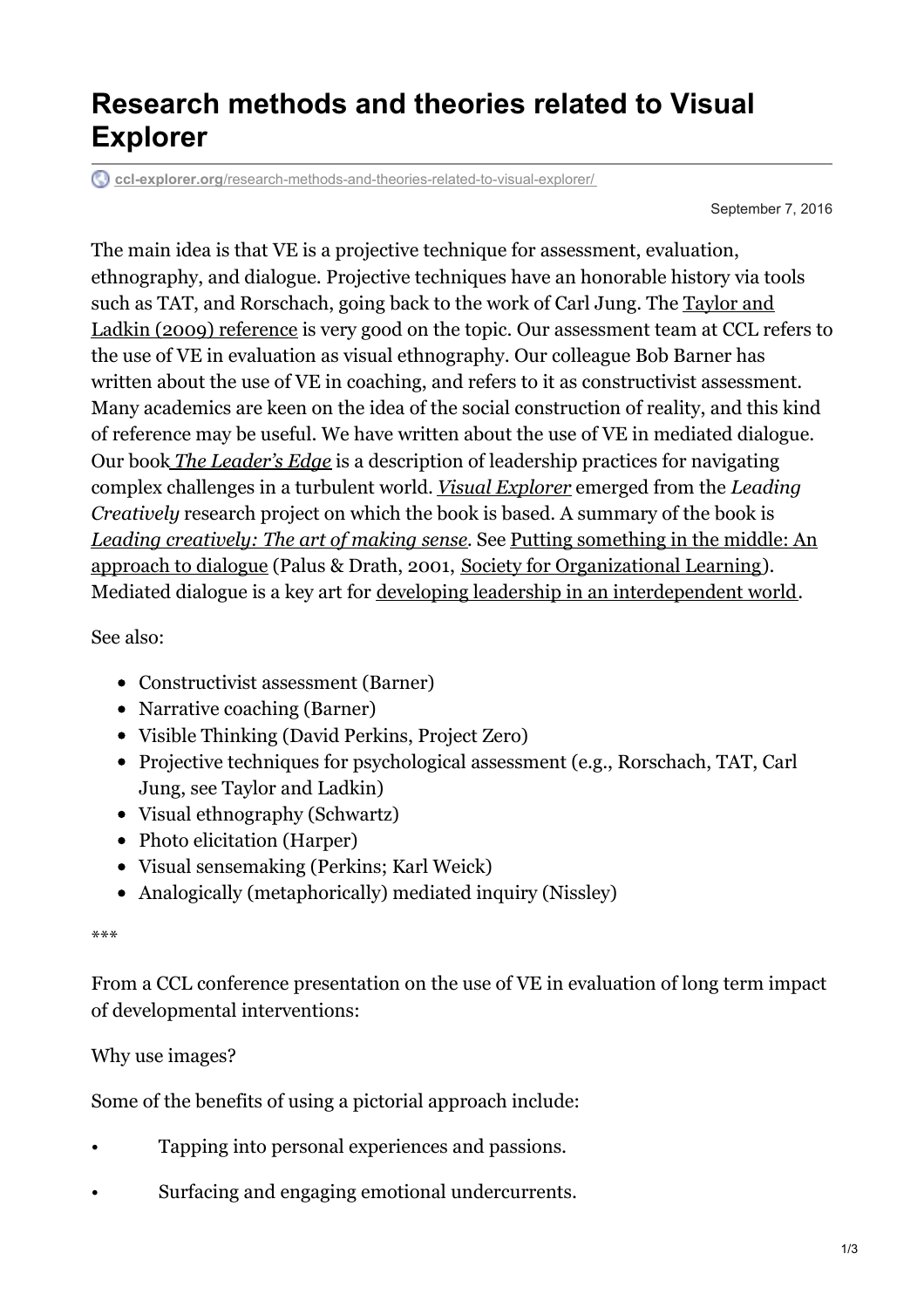- People frame and illustrate their thoughts with each other.
- Surfacing individual and shared assumptions.
- Allows for self-disclosure and vulnerability in a safe context.
- Understanding multi-dimensional concepts.
- Images bridge differing context and cultures.

Researchers at the Center for Creative Leadership have developed an expansive set of tools to help groups engage in mediated dialogue. Recognizing that dialogue is a difficult skill to develop, the use of an artifact or identity object has been found to help facilitate a group in engaging in dialogue. The process of dialogue requires surfacing assumptions and understandings, displaying these publicly, and creating shared sense-making through inquiry (Palus & Drath, 2001). When an evaluation process has a need to uncover assumptions and create meaning, a mediate approach using images may be a fruitful process- not just collecting data, but also engaging participants and others in a developmental experience. Other researchers within the visual sociology, ethnography or anthropology field have found photography a valuable means of qualitative research (Schwartz, 1989; Weade & Ernst, 2001, Brace-Govan, 2007). According to Weade and Ernst (pg. 133), "they [metaphors] take us beyond the particular, the literal and the moment to moment details of everyday experience…language, then, provides ways of assigning meaning to what we encounter visually, and it enables us to extend or enhance our interpretations of what we see."

Brace- Govan, J. (2007). Participant photography in visual ethnography. International Journal of Market Research, 49 (6), 735-750.

Palus, J. C., & Drath, W. H. (2001). Putting something in the middle: An approach to dialogue. REFELCTIONS: The SoL Journal, 3 (2), 28-39.

Schwartz, D. (1989). Visual ethnography: Using photography in qualitative research. Qualitative Sociology 12 (2), 119-154.

Ullman, M. (1996). Appreciating dreams: A group approach. Thousand Oaks, CA: Sage.

Weade R., & Ernst, G. (2001). Pictures of life in classrooms, and the search for metaphors to frame them. Theory Into Practice, 29 (2), 133-140.

\*\*\*

**Visible Thinking / Cultures of Thinking**. For a number of years, David Perkins and colleagues have conducted research on thinking dispositions, devising ways to transform classrooms into "cultures of thinking" that foster thinking skills and attitudes through the teaching of the disciplines in a thinking-centered way. A number of schools